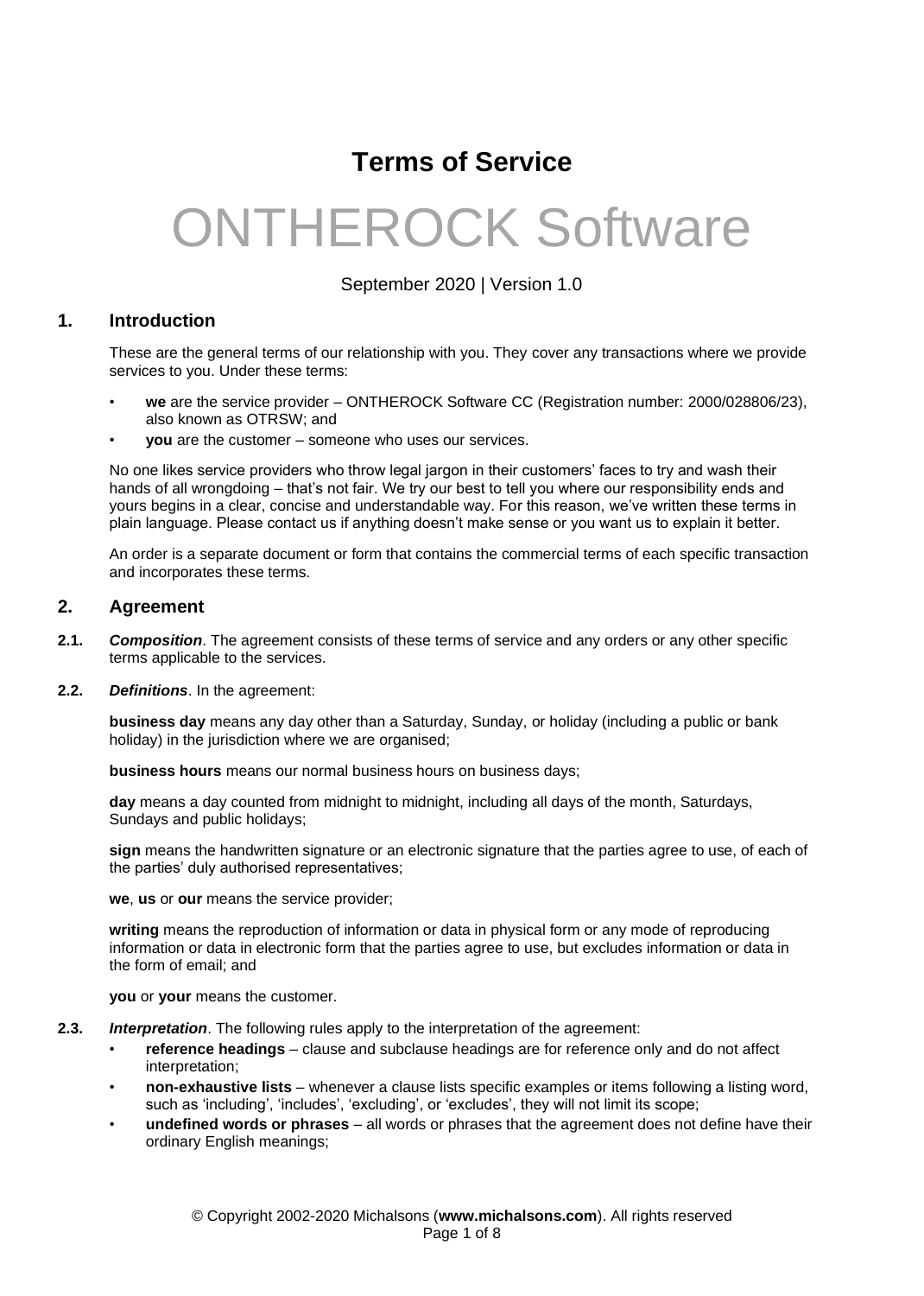- **references to enactments** references to any enactment include it as re-enacted, amended, or extended;
- **references to people** references to a person includes a natural and juristic person;
- **references to parties** references to a party includes their successors or permitted assigns;
- **number of days** when any number of days is prescribed, the first day will be excluded and the last day included;
- **no interpretation against the draftsman** the rule of construction that an agreement must be interpreted against the party responsible for its drafting or preparation does not apply; and
- **time calculations** the parties will use GMT+2 to calculate any times.
- **2.4.** *Departure*. These terms apply to all our customers and are not generally open to negotiation for reasons of consistency. Should the parties negotiate any departure from these terms, they will record that departure in the relevant order or other specific terms.
- **2.5.** *Conflict*. If there is a conflict of meaning between these terms and any word or phrase in an order or other specific terms, the meaning in the order or specific terms will prevail in respect of the relevant services.

#### **3. Commencement**

These terms start whenever you accept them by:

- **doing so explicitly** such as by checking a checkbox saying that you do or agreeing to an order that incorporates them by reference;
- **using the services in any way** such as by accessing them; or
- exercising any rights granted to you under the agreement; and

continue until terminated.

#### **4. Renewal**

- **4.1.** *Automatic renewal*. If an order involves a subscription, the agreement will continue automatically from the end of the initial term or subsequent automatic renewal period for an automatic renewal period equivalent to the initial term.
- **4.2.** *Renewal termination*. Either party may terminate the agreement before the end of the initial term or subsequent automatic renewal period by giving the other party at least 30 calendar days prior written notice.

# **5. Orders**

- **5.1.** *Placing orders*. You place orders with us whenever you:
	- order the services from us;
	- order them through the website or application; or
	- otherwise start using them.

These orders are offers to us to buy our services.

- **5.2.** *Capacity and authority*. You promise that you have the legal capacity and authority to enter into the agreement.
- **5.3.** *Invitation to do business*. Marketing is merely an invitation to do business and we only conclude the agreement when we actually provide the services to you. This happens when we accept your offer.
- **5.4.** *Time and place*. We conclude the agreement when we accept the order and where we are domiciled when we do.
- **5.5.** *Separate agreements*. Each order is a separate agreement, but you are deemed to have breached all of them if you breach one of them.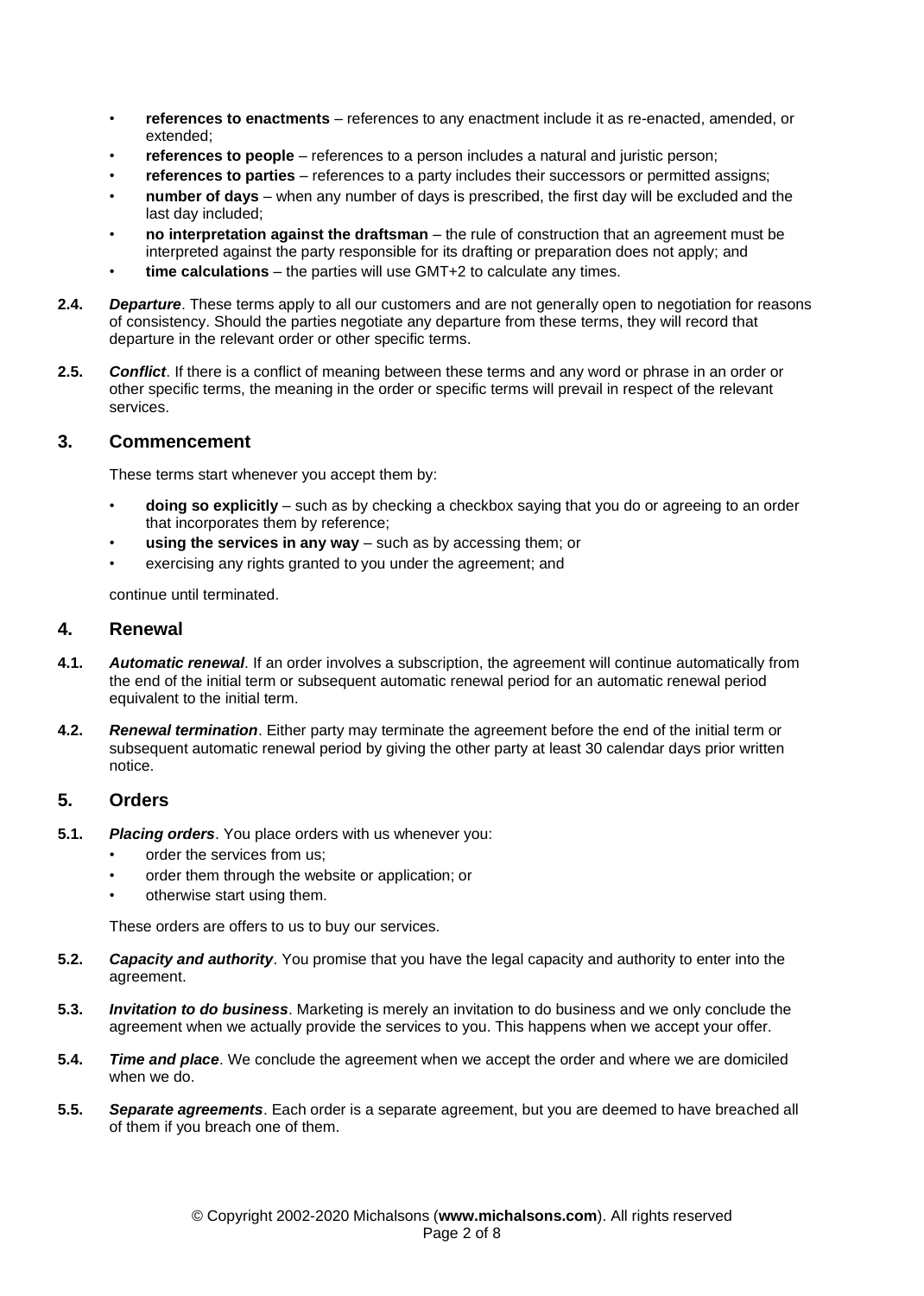# **6. Services**

- **6.1.** *Right*. We grant you a right to use the services subject to the following limitations:
	- **duration of agreement** you may only use the services for the duration of the agreement;
	- **limited to terms** you may only use the services according to these terms;
	- **non-exclusive** we may allow anyone else to use the services;
	- **non-transferable** you may not transfer the right to anyone else;
	- **specified purposes** you may only use the services for the specified purposes that we've communicated to you in writing from time to time; and
	- **other limitations** any other limitations agreed between the parties in writing.
- **6.2.** *Breach*. We may suspend or cancel your right at our discretion if you breach the agreement.

# **7. Online services**

- **7.1.** *Basis*. We provide the online services to you on the following basis:
	- you give us permission to monitor how you use them for security and stability purposes; and
	- you agree that our records are undisputed evidence of the services provided to you.
- **7.2.** *Access conditions*. We will only provide online service access to you or your authorised users (where you are a juristic person) on the conditions that you or each one of them will:
	- accurately provide us with any information that we ask for on registration or account creation;
	- create or have the necessary credentials (such as a username and password) assigned to them on registration or account creation;
	- look after their credentials and not give them to anyone else;
	- not interfere with or introduce any malicious software into the online services or otherwise misuse them;
	- be responsible for any activity that happens under their account, even if someone else was actually acting under their credentials;
	- have the necessary infrastructure, equipment and software to access the online services;
	- abide by the agreement and any policies that we communicate to them in writing; and
	- any other conditions agreed between the parties in writing.
- **7.3.** *Availability*. We will do our best to make the online services available at all times, however we cannot guarantee that they will always be available. We may make them unavailable for scheduled and emergency maintenance.

# **8. Your data**

- **8.1.** *Definition*. Your data is any data belonging to you or your customer that:
	- you or your customer (or any third party on your behalf) provide to us; or
	- we generate, process, or supply to you or your customer in providing the services;

which may or may not include personal data, but excludes any derived data that we create for our own purposes or which is proprietary or confidential to us or our third party contractors.

- **8.2.** *You own it*. You own all your data, but give us a right to use it to provide the services when you provide us with access to it.
- **8.3.** *We do not own it*. We do not own any of your data. We act as a mere conduit for the transmission of the data.
- **8.4.** *Responsibility*. We take the protection of your data very seriously and will always do our best to protect it, including our best to:
	- comply with all relevant laws that affect your data, including data protection, retention and destruction laws;
	- comply with any of your policies or procedures relating to your data that you communicate to us timeously in writing;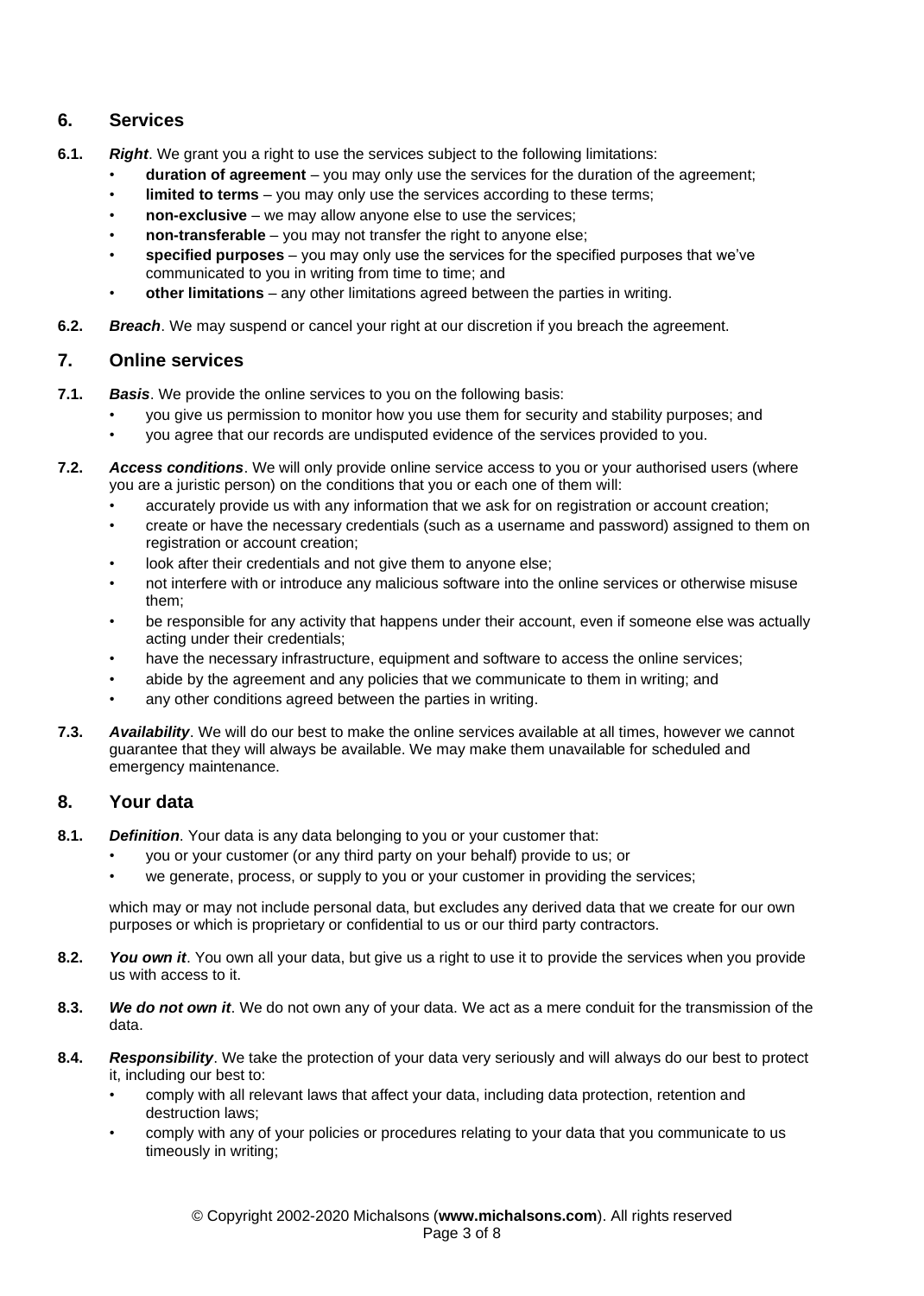- have due regard to leading industry information security management codes of practice, where appropriate;
- have an individual to oversee compliance with relevant data protection laws;
- not sell, dispose of or encumber any of your data or try to do any of those things;
- be able to identify any of your data separately from any other data under our control; and
- not disclose any personal data from your data, other than in terms of the agreement.
- **8.5.** *Subcontracting*. Subcontracting involves engaging a subcontractor outside our organisation to do work as part of providing the services. We may subcontract work involving your data, provided that:
	- where we have already subcontracted or are in the process of subcontracting work involving your data prior to the conclusion of this agreement, we inform you in writing of any pre-existing subcontractors;
	- where we wish to engage a subcontractor after the conclusion of this agreement, we get your written permission to subcontract work involving your data beforehand;
	- we notify you in writing of: (i) the purpose of sharing your data with the subcontractor; and (ii) how we have carried out due diligence on them;
	- we do so only through a written agreement with the subcontractor which imposes the same obligations on them as are imposed on us; and
	- we remain fully liable for any processing of your data under the agreement by our subcontractor.
- **8.6.** *Location*. Your data will remain wherever we place it initially, unless we have to transfer it to another country to comply with our obligations to you. You consent to us transferring it to our group of companies, associated companies, service providers or agents who may be located in other countries for the purpose of providing the services to the extent that applicable law allows. We will otherwise ask for and get your consent before doing so to the extent that applicable law requires.

# **9. Confidential information**

- **9.1.** *Definition*. Confidential information is any information that the parties share with one another in terms of this agreement with the intention that the other party should keep it secret, such as personal data, business records or customer details.
- **9.2.** *Responsibilities*. Each party will keep any confidential information it receives from the other party under the agreement confidential and the receiving party will:
	- protect the other party's interests;
	- only use it to comply with their responsibilities under the agreement;
	- only give it to their employees or agents that need it (and only as much as they need);
	- use reasonable security procedures to make sure their employees or agents keep it confidential;
	- get promises of confidentiality from those employees or agents who need access to the information;
	- not reveal the information to anyone else; and
	- not use it for any purpose other than under this agreement.
- **9.3.** *End of agreement*. The parties will give back to the other all confidential information of the other that they have at the end of the agreement, unless:
	- the other party agrees that they may destroy or retain it instead;
	- it is lawfully in the public domain;
	- someone else (a third party) who is allowed to reveal it gives it to them; or
	- someone gives it to them to comply with a court order or other legal duty.
- **9.4.** *Indemnity*. Each party indemnifies the other against any loss or damage that the other may suffer because of a breach of this clause by a party or its employees or agents.
- **9.5.** *Survival*. This clause about confidential information is separate from the rest of this agreement and remains valid for five years after the end of this agreement.

# **10. Intellectual property**

**10.1.** *Ownership*. We or our third party licensors own all proprietary rights in any intellectual property that is part of our services and we or they may prosecute you for any violations of those rights.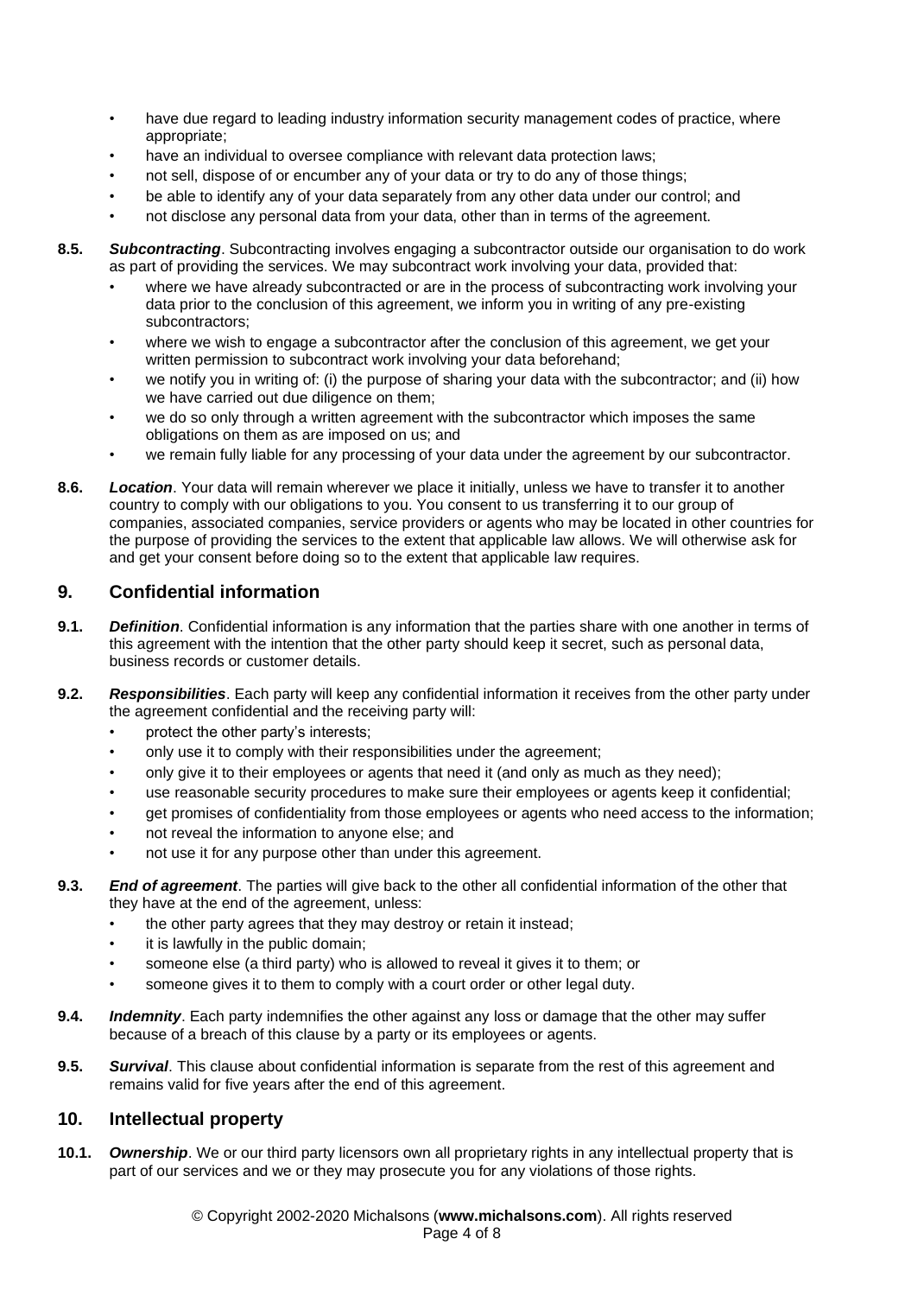- **10.2.** *Our technology*. Our technology is anything that we have or acquire rights in and may use to perform our obligations under the agreement.
- **10.3.** *Retention of rights*. We own all intellectual property rights in our technology and you may not use those rights without our permission. You do not acquire any rights in our technology if we use it to provide services to you.
- **10.4.** *Our trademarks*. Our trademarks are our property and you may not use them without our permission. All other trademarks are their respective owners' property.
- **10.5.** *Restrictions*. You may not change, hire out, reverse engineer or copy the services without our permission.
- **10.6.** *Your intellectual property*. You grant us a non-exclusive and royalty-free licence to use any of your trademarks and copyright works which you deliver to us for the purposes of providing the services. We may not use them for any other purpose without your prior written permission. The licence expires automatically when the agreement ends. You retain all rights in your trademarks and copyright works despite this licence.

#### **11. Intellectual property infringements**

- **11.1.** *Defence.* We will defend you against any claims made by an unaffiliated third party that any goods or services infringe its patent, design, copyright, or trade mark and will pay the amount of any resulting adverse final judgement (or settlement to which we consent). We will reimburse you with all costs you reasonably incurred in connection with assisting us with the defence of the action. You will promptly notify us of the claim in writing and we will have sole control over its defence or settlement.
- **11.2.** *Consequences of successful claim by third parties.* If any third party succeeds in its claim for the infringement of any intellectual property rights, we may within 30 days of a finding of infringement:
	- obtain for you the right to continue using the infringing item or the parts that constitute the infringement;
	- replace the infringing item or the parts that constitute the infringement with another product that does not infringe and that in all respects operates substantially according to its specifications;
	- alter the infringing item in a way as to render it non-infringing while still in all respects operating substantially according to its specifications; or
	- withdraw the infringing item and refund to you all fees paid by you to us under the relevant order specifically with regard to the infringing item in the preceding six calendar month period.
- **11.3.** *Exclusion.* We will not be liable for any claim that arises out of goods or services you select and acquire from third parties.
- **11.4.** *Survival.* This clause will survive termination of the agreement.

#### **12. Non-solicitation**

You will not contract with any of our personnel or third-party licensors, other than through us, who were involved in providing services under an order for the duration of that order or for 12 calendar months after its termination.

#### **13. Fees and payment**

- **13.1.** *Payment*. You will pay us the fees on the due date in the manner agreed between the parties in writing. You may not withhold payment of any amount due to us for any reason.
- **13.2.** *Late payments*. Additional charges agreed between the parties in writing apply to any payment we receive after the due date and you must pay them to us on demand. We may stop providing any services until you have paid all amounts due.
- **13.3.** *Interest*. Overdue amounts on any outstanding invoice will bear interest for our benefit from its due date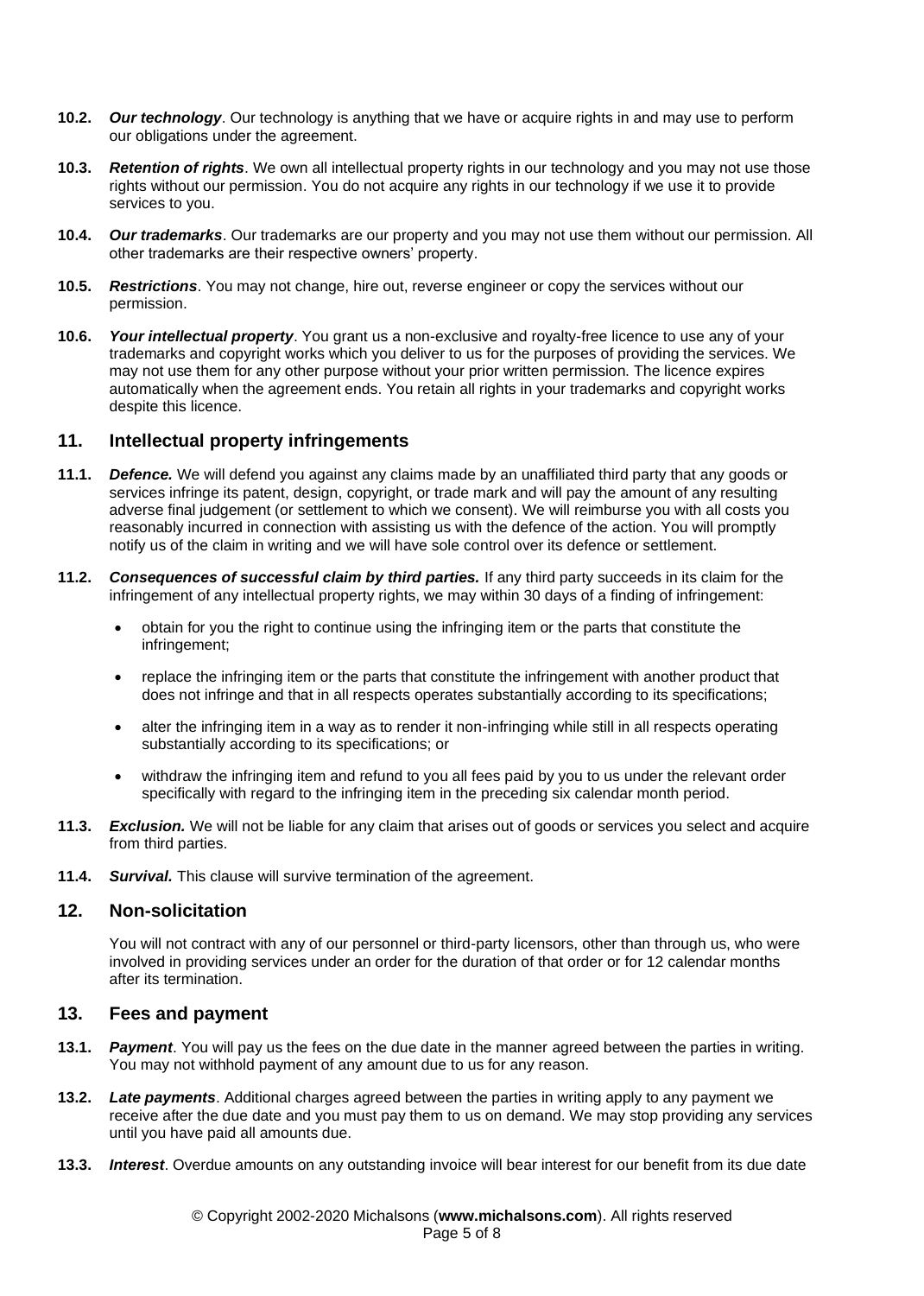until you pay it at whichever rate is higher between:

- 2% above the prime (or prime lending) rate; or
- 15%.

Interest will be payable on a claim for damages from when the damages were suffered.

- **13.4.** *Appropriation*. We may use any money you pay us to settle your indebtedness under the agreement, despite any particular reason you may have paid it to us.
- **13.5.** *Certificate*. We may appoint an accountant to sign a certificate that will be proof of the amount due by you and the date on which it is payable.
- **13.6.** *Tax*. All fees exclude any tax (unless indicated otherwise). You will be liable to pay applicable taxes in addition to the fees.
- **13.7.** *Payment profile*. We may provide any registered credit bureau with information about your payment of amounts.

#### **14. Our warranties**

- **14.1.** *Service warranties*. We warrant that we will:
	- employ enough trained personnel with the knowledge and expertise to provide the services;
	- use reasonable efforts consistent with prevailing industry standards to maintain the services; and
	- provide the services in accordance with all applicable laws.
- **14.2.** *General warranties*. We warrant further that we:
	- have the legal right and authority to perform our obligations under the agreement; and
	- will not intentionally introduce any malicious software into your systems.

#### **15. Disclaimer of warranties**

- **15.1.** *Disclaimer*. **You use the services at your own risk and we disclaim all other warranties to the extent allowed by applicable law. We are not liable for any defect that you or a third party causes.**
- **15.2.** *Exclusion of liability*. **Despite our warranties, we are not liable for any defects that your negligence, failure to follow our instructions or misuse causes.**

#### **16. Your warranties**

- **16.1.** *Agreement warranties*. **You warrant that:**
	- **no one has induced you to enter into the agreement by any prior representations, warranties or guarantees; and**
	- **you are not breaching any other agreement by entering into the agreement**.
- **16.2.** *Indemnity*. **You indemnify us against any claim for damages by any third party resulting from a breach of your warranties, including all legal costs. Legal costs means the costs that a lawyer may recover from their client for their disbursements and professional services if permissible under applicable law.**

#### **17. Limitation of liability**

- **17.1.** *Direct damages limited*. **We are only liable to you for any direct damages that the services may cause up to the total amount of fees that you have already paid us for them in the preceding 12 months.**
- **17.2.** *Indirect damages excluded*. **We are not liable for any other damages or losses that the services may cause you**.
- **17.3.** *Your default*. **We are not liable for any damage or loss that your breach, misrepresentation or mistake causes**.
- **17.4.** *Survival*. **This clause about limitation of liability is separate from the rest of this agreement and**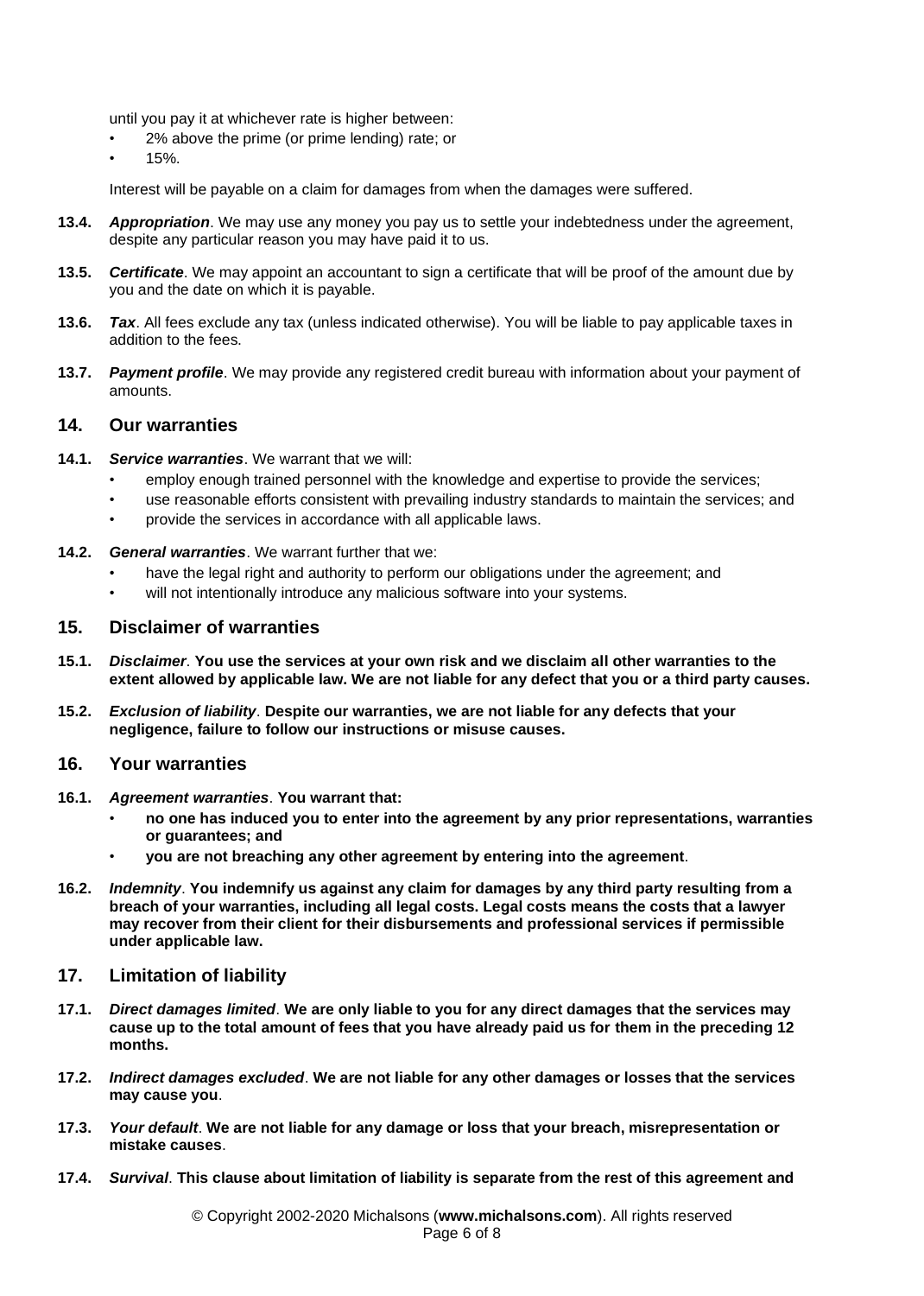**remains valid after the end of this agreement to the extent allowed by applicable law**.

# **18. Breach and termination**

#### **18.1.** *Breach*. If either party

- does not fix a breach within seven days of receiving written notice from the other party;
- breaches the agreement materially twice or more in six months;
- is bankrupt or has some legal disability;
- takes steps to close or is closed down (such as becoming insolvent or entering sequestration);
- makes any settlement or arrangement with their creditors; or
- fails to pay a court order against themselves for a significant amount within 21 days;

then the other party may:

- make the party comply with the agreement; or
- immediately cancel the agreement in writing and claim damages from the other party, including fees already due.
- **18.2.** *Suspension*. We may immediately suspend your right to use the services if:
	- you try to gain unauthorised access to them;
	- we decide that your use poses a security threat to us or another user other than you;
	- there is evidence of fraud on your account; or
	- we believe you are using them for an illegal purpose or in way that infringes a third party's rights.

# **19. Termination**

- **19.1.** *Termination for good cause*. We may need to terminate the agreement immediately if we:
	- discontinue or stop providing the services;
	- believe providing the services could burden or pose a risk to us;
	- have to terminate to comply with a law; or
	- determine that providing the services has become impractical.

If we need to terminate, we will give you as much notice as reasonably possible in writing.

- **19.2.** *Termination for convenience*. You may terminate the agreement or a specific order on at least 60 days written notice to us.
- **19.3.** *Duties on termination*. We will stop providing the services, you will no longer be able to access them and we may erase your data on termination, cancellation, or expiry of the agreement.

# **20. Effect of termination**

- **20.1.** *Acceleration*. All amounts due to us for the services become due and payable on termination, cancellation or expiry of the agreement.
- **20.2.** *Assistance*. We may provide you with post termination assistance (such as data retrieval) subject to additional fees and conditions.
- **20.3.** *No expectation*. The agreement does not create any expectation of continued service, agreement renewal or any further agreement between the parties.

# **21. General**

- **21.1.** *Governing law*. South African law governs this agreement.
- **21.2.** *Resolving disputes*. Either party may inform the other in writing if there is a dispute. The parties must first try to negotiate to end the dispute, then enter into mediation if negotiation fails and finally go to arbitration if mediation fails. If they go to arbitration, they will agree in writing on a recognised and appropriate forum for arbitration that is accessible to both parties.
- **21.3.** *Mediation*. If negotiation fails, the parties must refer the dispute to mediation under AFSA's rules. AFSA